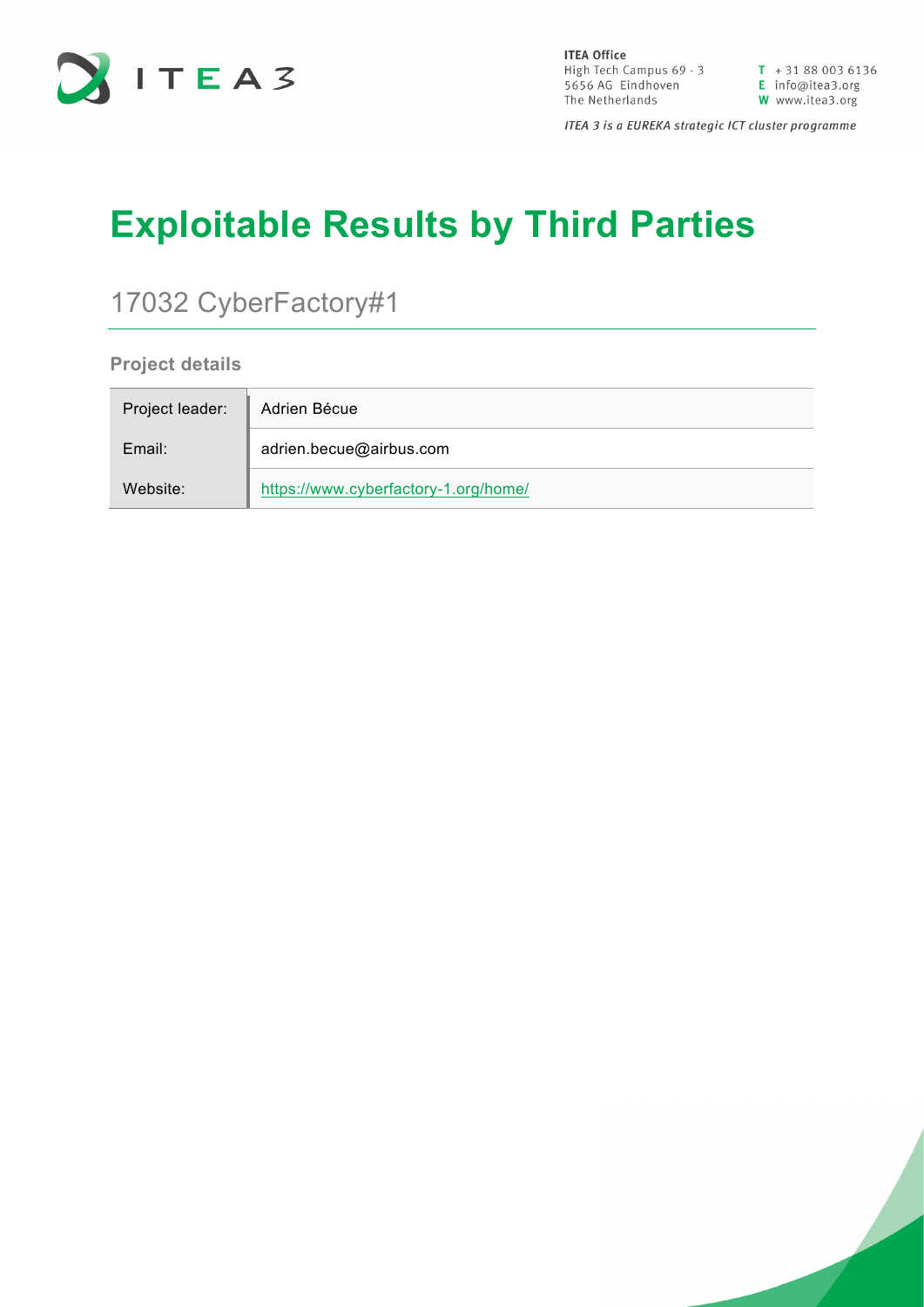

| <b>Name: Airbus OT CyberRange</b>        |                                                                                                                                                   |                                                                                                       |                            |  |
|------------------------------------------|---------------------------------------------------------------------------------------------------------------------------------------------------|-------------------------------------------------------------------------------------------------------|----------------------------|--|
| $Input(s)$ :                             |                                                                                                                                                   | Main feature(s)                                                                                       | Output(s):                 |  |
| Topologies<br>Users                      |                                                                                                                                                   | Modelling interface<br>٠<br>Attack generation engine<br>▪                                             | Pretests<br>٠<br>Trainings |  |
| <b>Unique Selling</b><br>Proposition(s): | ٠                                                                                                                                                 | Highly realistic IT/OT modelling and simulation to support security<br>decision, testing and training |                            |  |
| Integration<br>constraint(s):            | Accessible from the cloud and or as a mobile or fixed platform<br>Secure channel required for multisite/cloud use-cases<br><b>VMWare / Docker</b> |                                                                                                       |                            |  |
| Intended user(s):                        | ٠                                                                                                                                                 | Cybersecurity students, engineers, practitioners and decision makers                                  |                            |  |
| Provider:                                |                                                                                                                                                   | <b>Airbus Cybersecurity France</b>                                                                    |                            |  |
| Contact point:                           |                                                                                                                                                   | Martin Praddaude (martin.praddaude@airbus.com)                                                        |                            |  |
| Condition(s) for<br>reuse:               | ٠                                                                                                                                                 | For research purpose: Collaboration Agreement<br>For business purpose: License agreement              |                            |  |
|                                          |                                                                                                                                                   |                                                                                                       | Latest update: 18.5.2022   |  |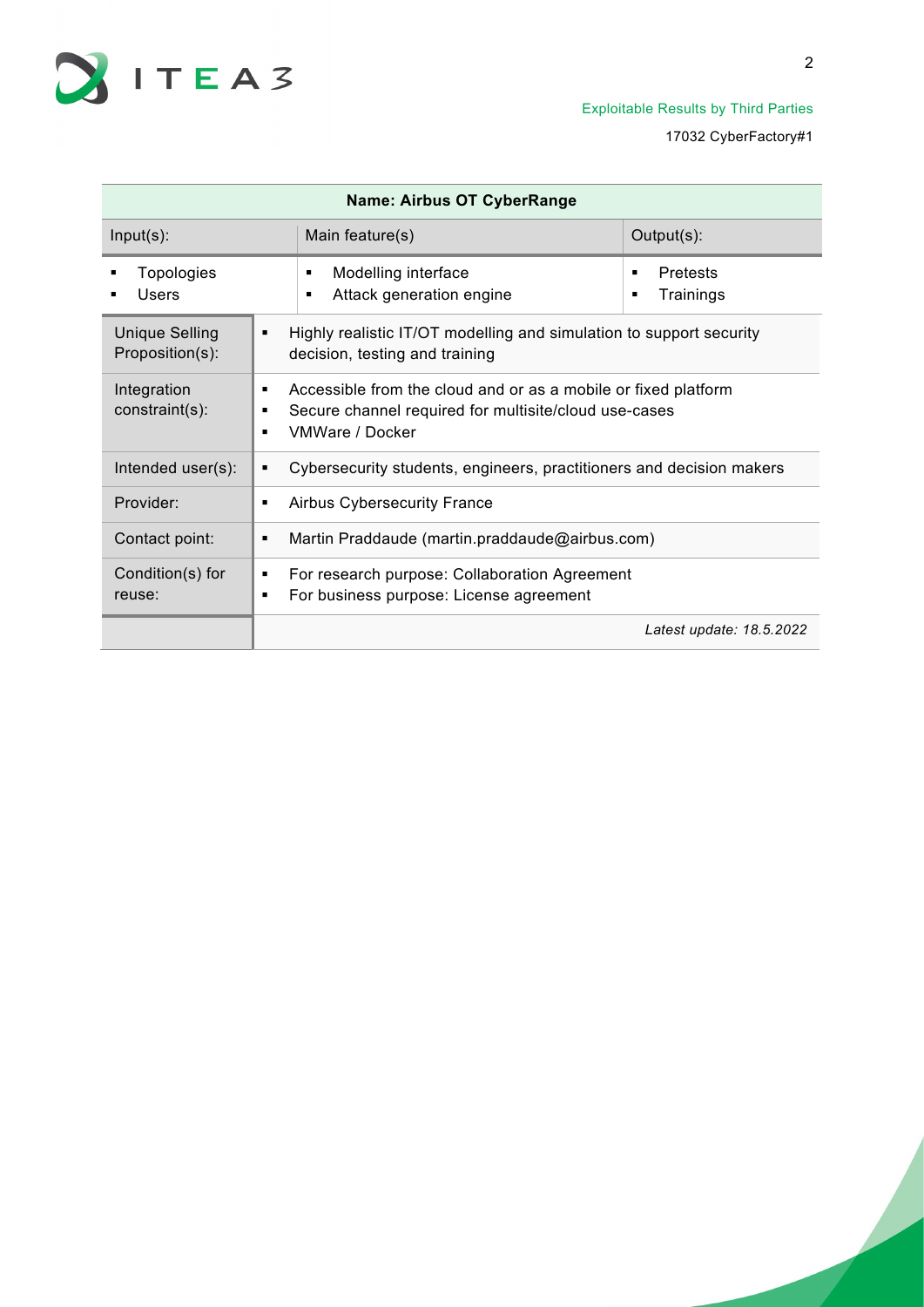

| <b>Name: Airbus OT Security Operation Center</b> |                                                                                                                                   |                                                                                |  |
|--------------------------------------------------|-----------------------------------------------------------------------------------------------------------------------------------|--------------------------------------------------------------------------------|--|
| $Input(s)$ :                                     | Main feature(s)                                                                                                                   | Output(s):                                                                     |  |
| Network Logs<br><b>IDS</b> alerts<br>$I_0C_S$    | Log correlation & analysis<br>٠<br>Alert enrichment<br>$\blacksquare$<br>loC sharing<br>٠                                         | <b>Enriched Alerts</b><br>٠<br>Mitigation plans<br>٠<br>Incident Response<br>٠ |  |
| <b>Unique Selling</b><br>Proposition(s):         | Detect complex cyber-physical threats, provide enriched alerts for<br>٠<br>security analysts decision, optimize incident response |                                                                                |  |
| Integration<br>constraint(s):                    | SIEM/SOAR (eg QRadar, Splunk, the Hive)<br>٠<br>OT NIDS (eg. Nozomi, Foescout)<br>٠                                               |                                                                                |  |
| Intended user(s):                                | Cybersecurity operators and analysts<br>٠                                                                                         |                                                                                |  |
| Provider:                                        | <b>Airbus Cybersecurity Germany</b><br>٠                                                                                          |                                                                                |  |
| Contact point:                                   | Matthias Glawe (matthias.glawe@airbus.com)<br>$\blacksquare$                                                                      |                                                                                |  |
| Condition(s) for<br>reuse:                       | For research purpose: Collaboration Agreement<br>٠<br>For business purpose: Managed Security Service Contract<br>٠                |                                                                                |  |
|                                                  |                                                                                                                                   | Latest update: 18.5.2022                                                       |  |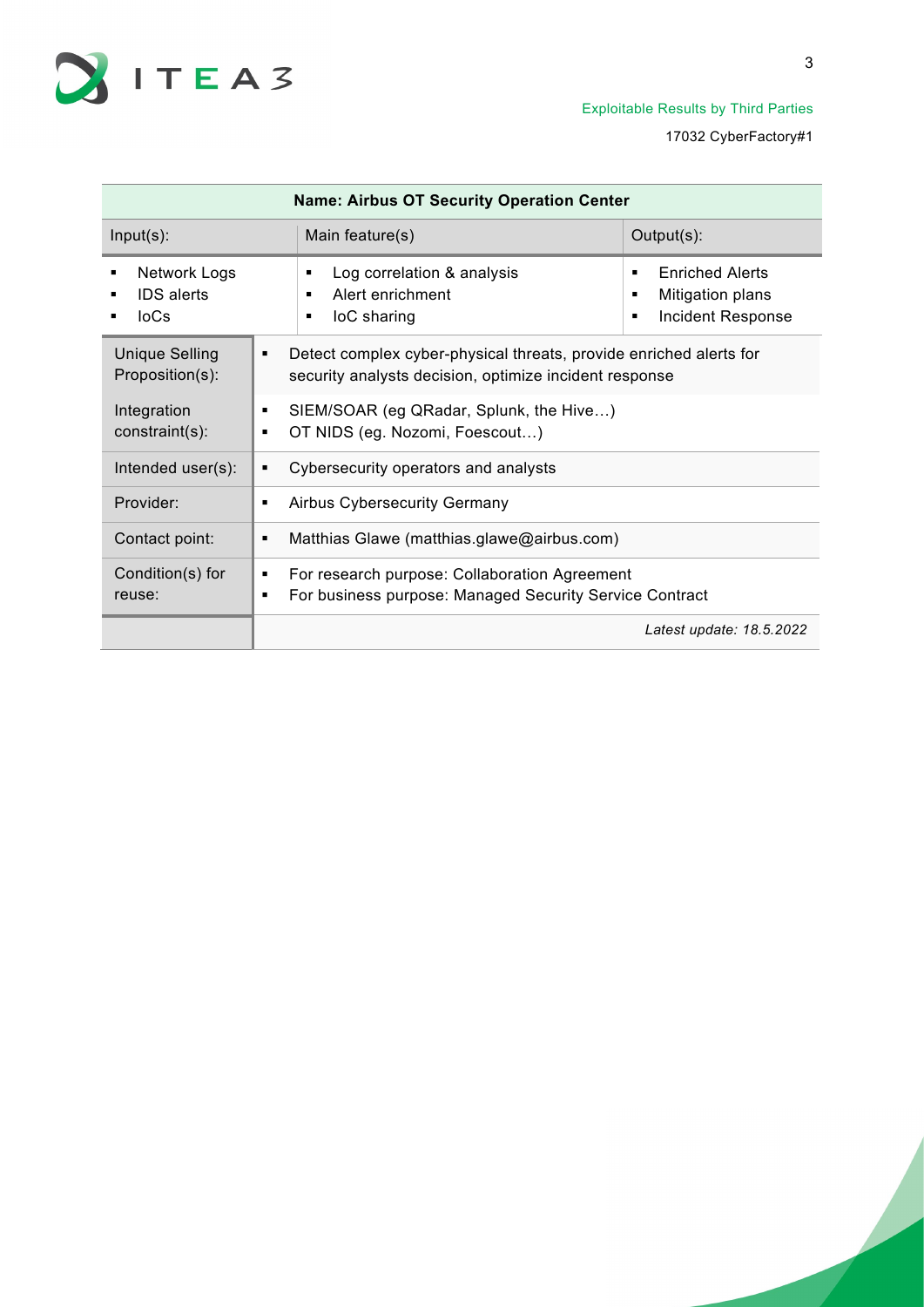

| <b>Name: IoT Fingerprint</b>             |                                                                                                                                                                                                                                       |                                     |  |  |
|------------------------------------------|---------------------------------------------------------------------------------------------------------------------------------------------------------------------------------------------------------------------------------------|-------------------------------------|--|--|
| $Input(s)$ :                             | Main feature(s)                                                                                                                                                                                                                       | Output(s):                          |  |  |
| <b>IoT</b> Device<br><b>IoT Network</b>  | <b>IoT</b> authentication<br>٠<br>Lightweight encryption<br>٠<br>IoT identity and access management<br>$\blacksquare$                                                                                                                 | Secure IoT device<br>٠<br>enrolment |  |  |
| <b>Unique Selling</b><br>Proposition(s): | IoT Fingerprint provides secure authentication, lightweight encryption<br>٠<br>and scalable identity & access management for low power, low<br>processing and high criticality devices (eg smart sensor and Industrial<br>$I \circ T$ |                                     |  |  |
| Integration<br>constraint(s):            | IoT hardware specification is required<br>CymID manager software to be deployed on Admin console                                                                                                                                      |                                     |  |  |
| Intended user(s):                        | Industrial Network Managers / Critical Infrastructure Operators<br>٠                                                                                                                                                                  |                                     |  |  |
| Provider:                                | <b>Airbus Cybersecurity France</b>                                                                                                                                                                                                    |                                     |  |  |
| Contact point:                           | Marco Lobe Kome (marco.lobe-kome@airbus.com)                                                                                                                                                                                          |                                     |  |  |
| Condition(s) for<br>reuse:               | For research purpose: Collaboration Agreement<br>٠<br>For business purpose: License Agreement<br>٠                                                                                                                                    |                                     |  |  |
|                                          |                                                                                                                                                                                                                                       | Latest update: 18.5.2022            |  |  |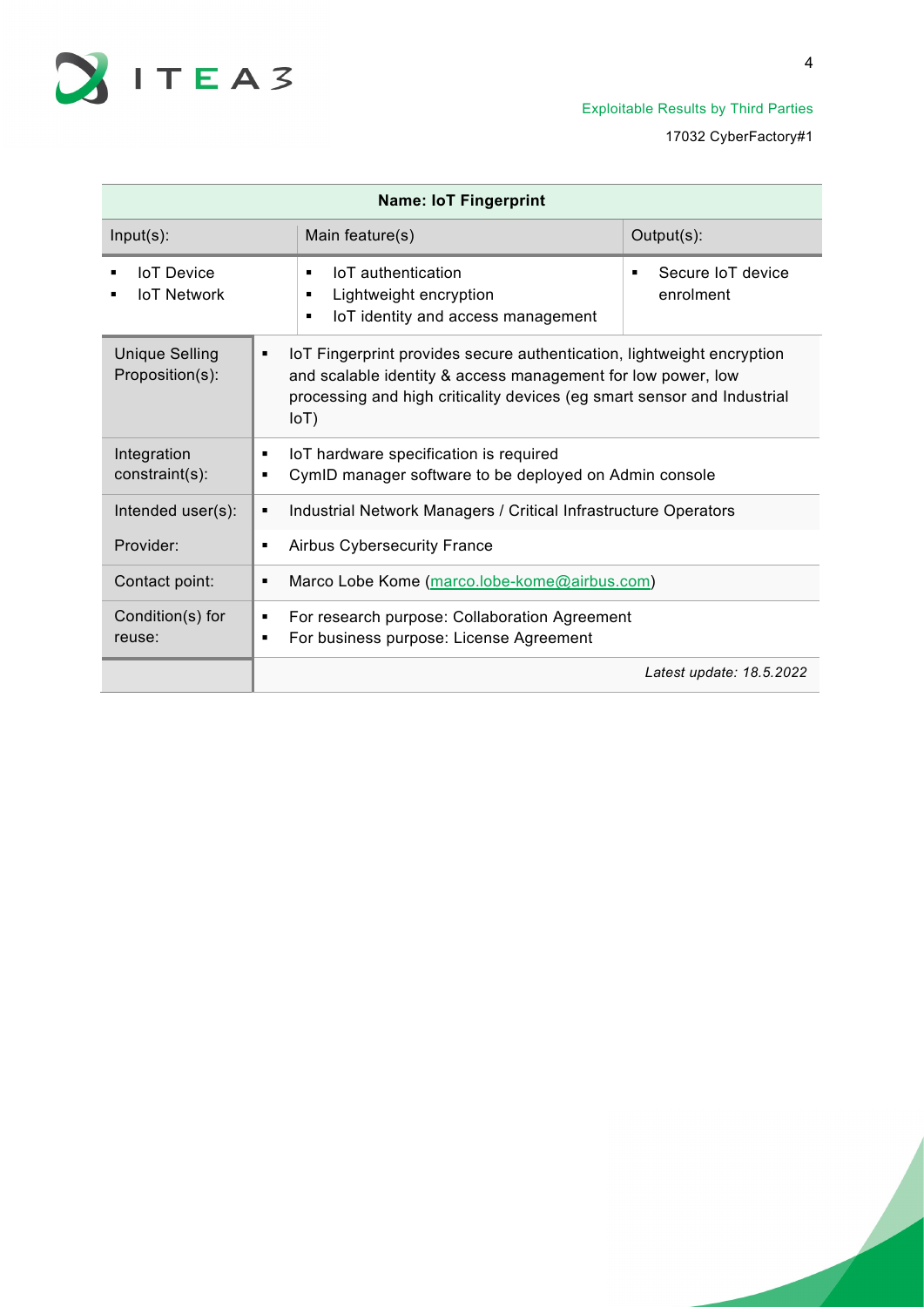

| Name: Collaborative AGV Controller                              |                                                                                                                                                                     |                          |  |  |  |
|-----------------------------------------------------------------|---------------------------------------------------------------------------------------------------------------------------------------------------------------------|--------------------------|--|--|--|
| $Input(s)$ :                                                    | Main feature(s)                                                                                                                                                     | Output(s):               |  |  |  |
| <b>Transport Jobs</b><br><b>Strategies</b><br><b>AGV Status</b> | Selforganization of AGV Fleet<br>Transport<br>٠<br>٠<br><b>KPI transfer to Database</b><br>Assignment<br>٠<br><b>AGV Control</b><br>Control of AGV<br>٠<br>Commands |                          |  |  |  |
| <b>Unique Selling</b><br>Proposition(s):                        | AGV Fleet orchestration is decentralized (no single point of failure)<br>٠<br>Self optimizing Job assignment<br>п                                                   |                          |  |  |  |
| Integration<br>constraint(s):                                   | Node is bases, requiring JavaScript<br>п<br>Requires MQTT Broker for Communication                                                                                  |                          |  |  |  |
| Intended user(s):                                               | <b>Factory Owner /Production Coordinator</b><br>٠                                                                                                                   |                          |  |  |  |
| Provider:                                                       | ASTI<br>п                                                                                                                                                           |                          |  |  |  |
| Contact point:                                                  | Janstefan.zernickel@de.abb.com<br>п                                                                                                                                 |                          |  |  |  |
| Condition(s) for<br>reuse:                                      | None<br>п<br>п                                                                                                                                                      |                          |  |  |  |
|                                                                 |                                                                                                                                                                     | Latest update: 18.5.2022 |  |  |  |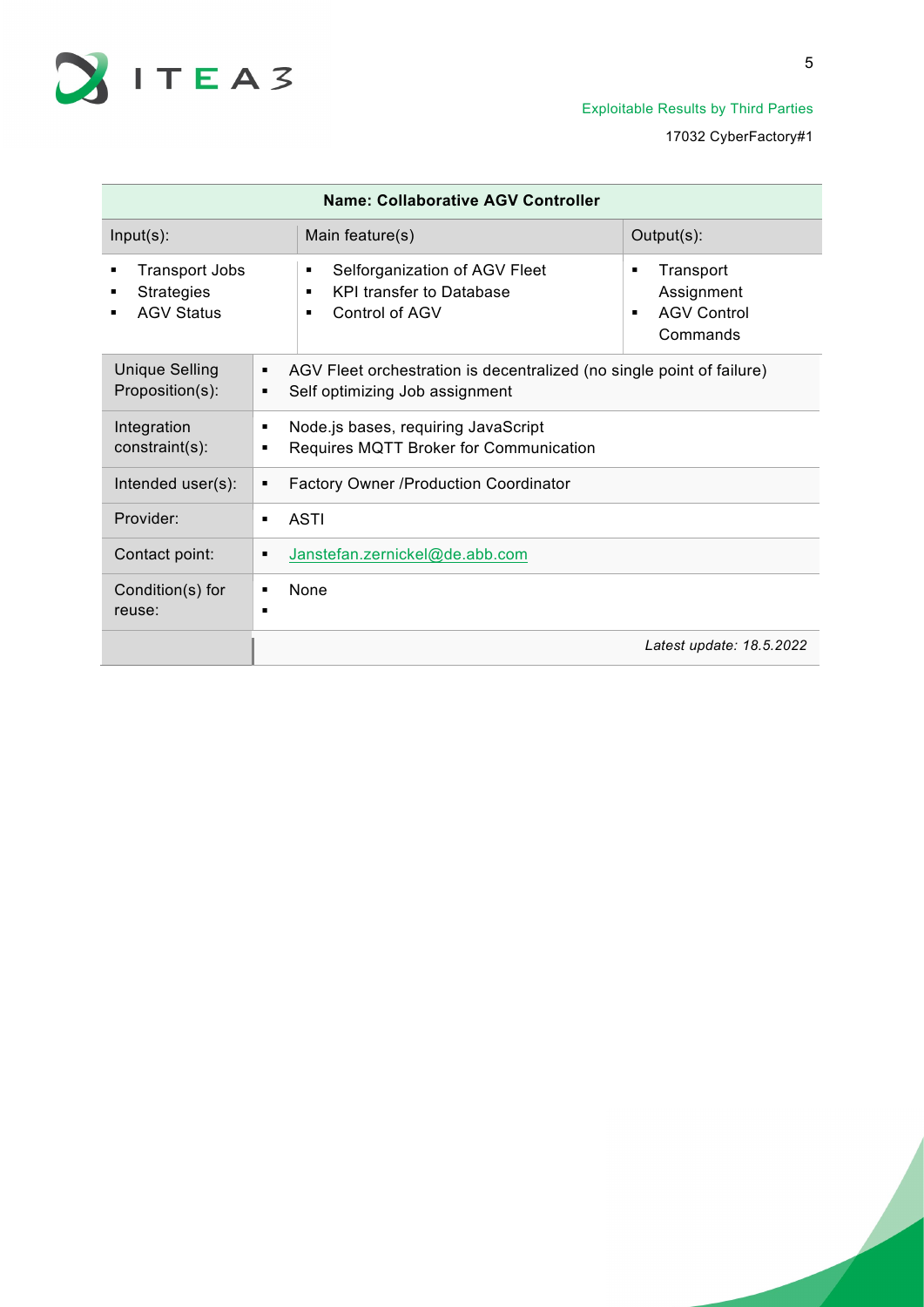

| <b>Name: ASTI Analysis Tool</b>                           |                                                                                           |                                |  |  |
|-----------------------------------------------------------|-------------------------------------------------------------------------------------------|--------------------------------|--|--|
| $Input(s)$ :                                              | Main feature(s)                                                                           | Output(s):                     |  |  |
| <b>Transport Status</b><br>Data<br><b>AGV Status Data</b> | <b>AGV/Transport Data Storage</b><br>٠<br>Data Analysis<br>٠<br>Derivate KPI Display<br>٠ | <b>KPIs/Derivate KPIs</b><br>п |  |  |
| <b>Unique Selling</b><br>Proposition(s):<br>٠             | Easy to comprehend Data Display<br>Highlighting of possible Problems                      |                                |  |  |
| Integration<br>constraint(s):                             | Database is based on Microsoft SOL                                                        |                                |  |  |
| Intended user(s):                                         | Production Forman / Operations Manager in the Factory                                     |                                |  |  |
| Provider:                                                 | ASTI                                                                                      |                                |  |  |
| Contact point:<br>٠                                       | Janstefan.zernickel@de.abb.com                                                            |                                |  |  |
| Condition(s) for<br>reuse:<br>п                           | None                                                                                      |                                |  |  |
|                                                           |                                                                                           | Latest update: 18.5.2022       |  |  |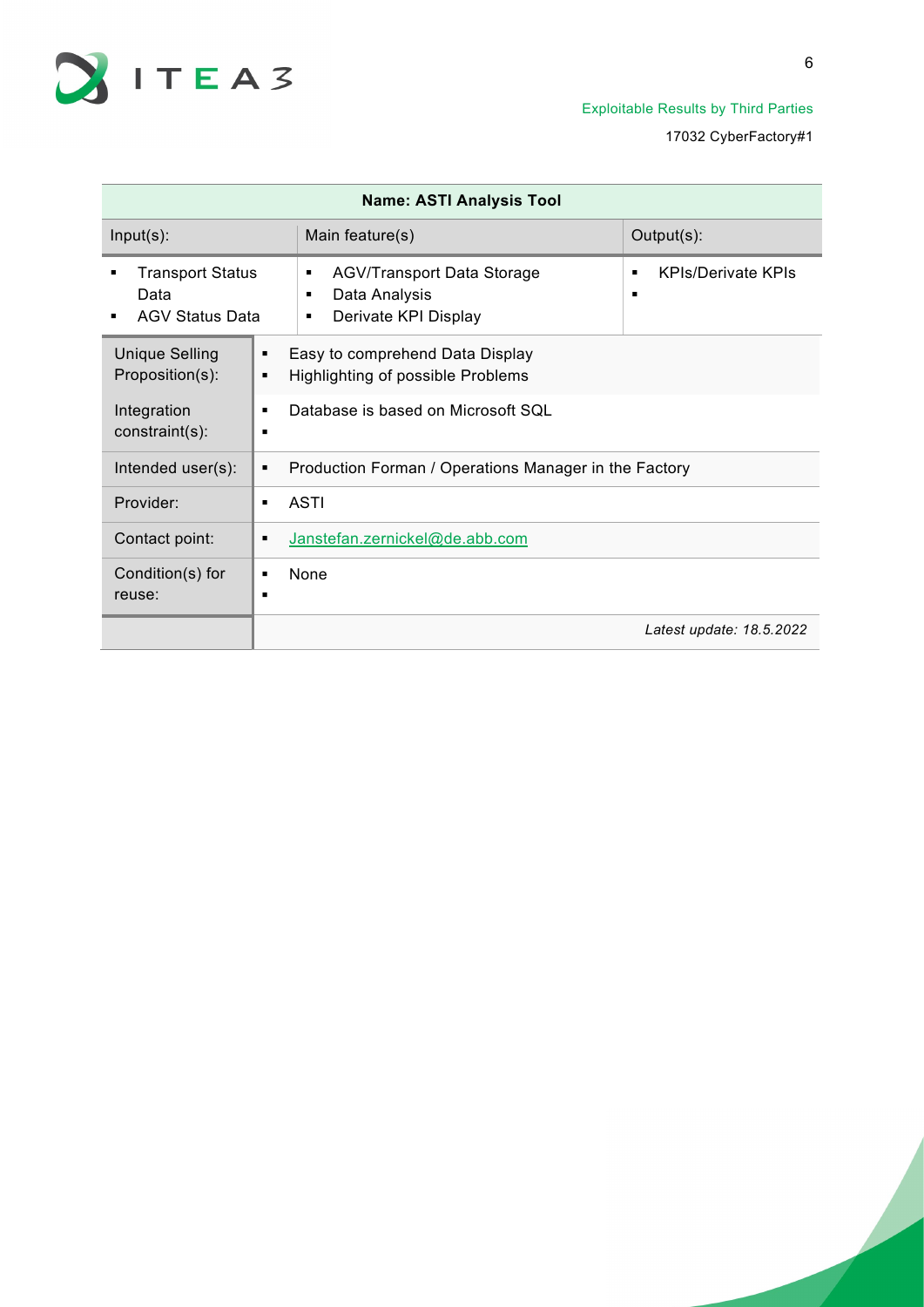

| Name: Functional safety of autonomous mining vehicles under IP network hiccups |                                                                                                                                    |                                                                                                                                                                                  |                                                                                                                                                         |
|--------------------------------------------------------------------------------|------------------------------------------------------------------------------------------------------------------------------------|----------------------------------------------------------------------------------------------------------------------------------------------------------------------------------|---------------------------------------------------------------------------------------------------------------------------------------------------------|
| $Input(s)$ :                                                                   |                                                                                                                                    | Main feature(s)                                                                                                                                                                  | Output(s):                                                                                                                                              |
| messages of<br>autonomous<br>vehicles                                          | IP based control<br>Simulates regulated functional safety<br>٠<br>requirements by deviating and<br>corrupting IP control messages  |                                                                                                                                                                                  | Corrupted IP control<br>٠<br>messages<br>Test results and<br>$\blacksquare$<br>ideas how to<br>improve for meeting<br>functional safety<br>requirements |
| <b>Unique Selling</b><br>Proposition(s):                                       | ٠<br>٠<br>٠                                                                                                                        | Supports any wired IP traffic, even in high-speed environments<br>Full control to corrupt any byte of ethernet frame<br>Exact us level repeatably to find even the toughest bugs |                                                                                                                                                         |
| Integration<br>constraint(s):                                                  | Not a PC solution: requires network processor unit based HW<br>$\blacksquare$<br>specialised to process IP traffic (not expensive) |                                                                                                                                                                                  |                                                                                                                                                         |
| Intended user(s):                                                              | Software testers of any critical IP solutions and networks<br>$\blacksquare$                                                       |                                                                                                                                                                                  |                                                                                                                                                         |
| Provider:                                                                      | Rugged Tooling, www.ruggedtooling.com<br>$\blacksquare$                                                                            |                                                                                                                                                                                  |                                                                                                                                                         |
| Contact point:                                                                 | Risto Kauppi, risto.kauppi@ruggedtooling.com<br>п                                                                                  |                                                                                                                                                                                  |                                                                                                                                                         |
| Condition(s) for<br>reuse:                                                     | Buying or leasing the product with annual license and support fee<br>٠                                                             |                                                                                                                                                                                  |                                                                                                                                                         |
|                                                                                |                                                                                                                                    |                                                                                                                                                                                  | Latest update: 18/05/2022                                                                                                                               |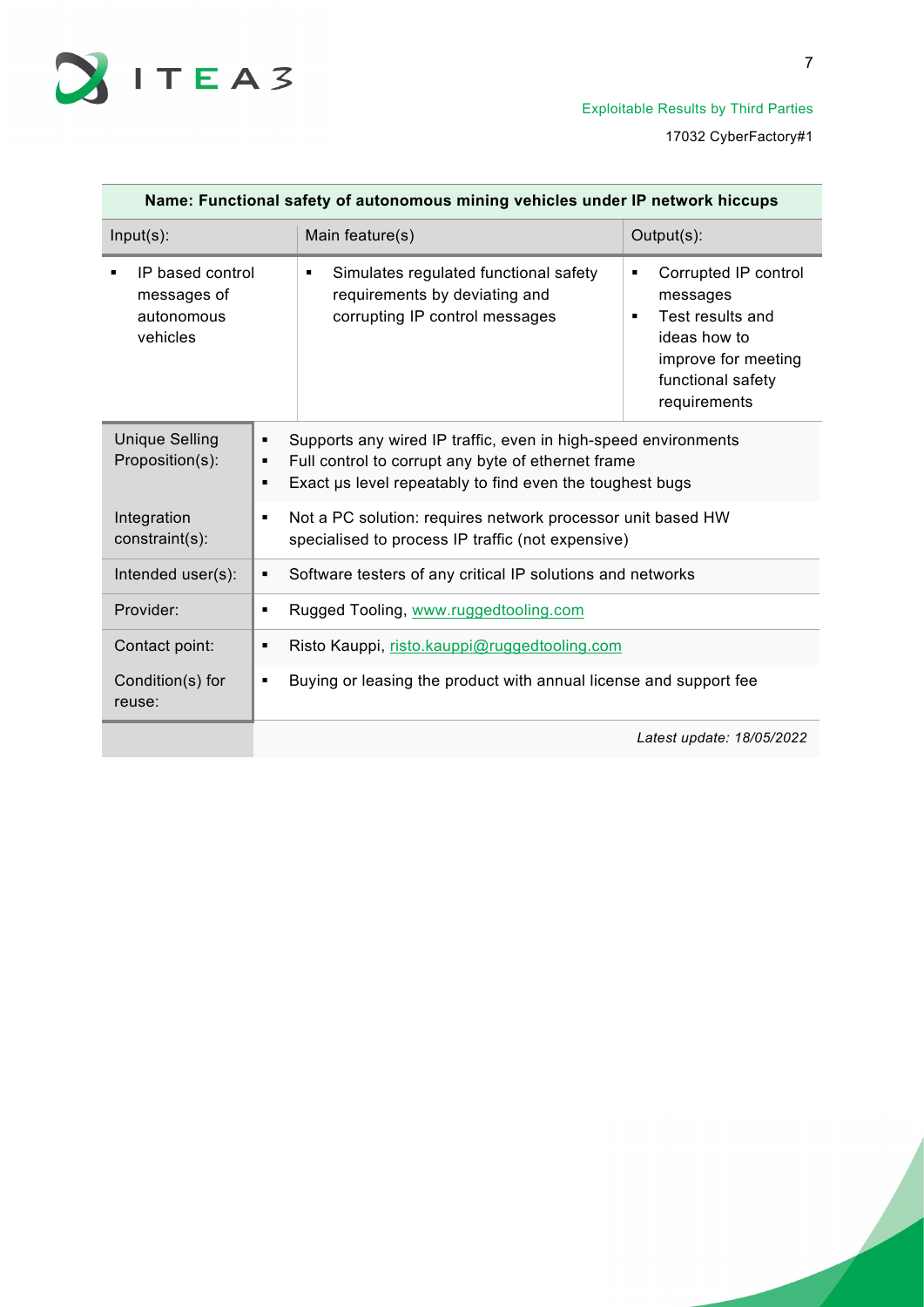

| <b>Name: MITRE or OWASP Attack Scenarios</b>                                         |                                                                                                                                                        |                                                                                                                                                                                                  |                                                                                               |
|--------------------------------------------------------------------------------------|--------------------------------------------------------------------------------------------------------------------------------------------------------|--------------------------------------------------------------------------------------------------------------------------------------------------------------------------------------------------|-----------------------------------------------------------------------------------------------|
| $Input(s)$ :                                                                         |                                                                                                                                                        | Main feature(s)                                                                                                                                                                                  | Output(s):                                                                                    |
| <b>MITRE Att&amp;ck</b><br>https://attack.mitre.org/<br>OWASP;<br>https://owasp.org/ |                                                                                                                                                        | Wide variety of Test Cases for<br>$\blacksquare$<br>simulating MITRE Att&ck scenarios<br>or OWASP test cases                                                                                     | <b>MITRE</b> test cases<br>٠<br>(>>270)<br><b>OWASP</b> test cases<br>$\blacksquare$<br>(270) |
| <b>Unique Selling</b><br>Proposition(s):                                             | ٠<br>٠                                                                                                                                                 | Wide variety of test cases for simulating various attack scenarios<br>Tested together Airbus CyberRange cyber security simulation<br>environment with Bittium Use Case and related Digital Twin. |                                                                                               |
| Integration<br>constraint(s):                                                        | Adapted to Bittium use case and generalization on-going by<br>٠<br>estimated 12.2022                                                                   |                                                                                                                                                                                                  |                                                                                               |
| Intended user(s):                                                                    | Bittium internal use (www.bittium.com)<br>٠<br>Available as service for external customers after next development<br>٠<br>phase est. latest by 12.2022 |                                                                                                                                                                                                  |                                                                                               |
| Provider:                                                                            | ٠                                                                                                                                                      | Bittium Wireless Ltd. (www.bittium.com)                                                                                                                                                          |                                                                                               |
| Contact point:                                                                       | Jari Partanen (jari.partanen@bittium.com)<br>٠                                                                                                         |                                                                                                                                                                                                  |                                                                                               |
| Condition(s) for reuse:                                                              | Currently not reusable<br>٠<br>Licensing<br>٠                                                                                                          |                                                                                                                                                                                                  |                                                                                               |
|                                                                                      |                                                                                                                                                        |                                                                                                                                                                                                  | Latest update: 18/05/2022                                                                     |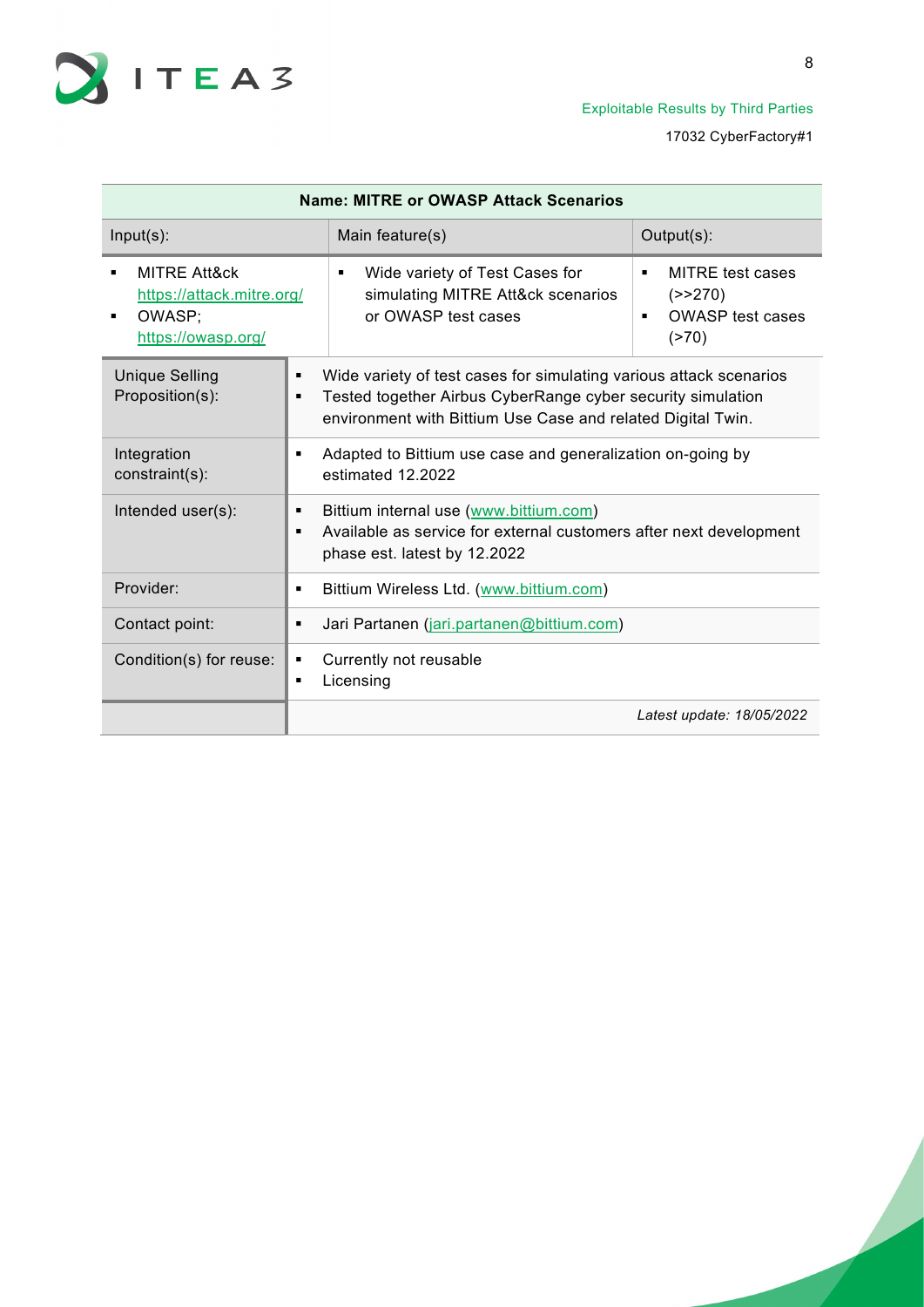

| <b>Name: SQL Trigger Software</b>                |                                                                                                                                                 |                                                                                                                                                      |                                               |  |
|--------------------------------------------------|-------------------------------------------------------------------------------------------------------------------------------------------------|------------------------------------------------------------------------------------------------------------------------------------------------------|-----------------------------------------------|--|
| $Input(s)$ :                                     |                                                                                                                                                 | Main feature(s)                                                                                                                                      | Output(s):                                    |  |
| • No user interface<br>available.<br>• No input. |                                                                                                                                                 | • Helps to collect data<br>material<br>▪ Extracts<br>consumption<br>and<br>process data from the machine's internal<br>server (internal SQL server). | • Material<br>consumption<br>and process data |  |
| <b>Unique Selling</b><br>Proposition(s):         | . Runs automatically in the background. Thus, faster and more reliable.<br>. Easy integration with machines.<br>• Machine-independent software. |                                                                                                                                                      |                                               |  |
| Integration<br>constraint(s):                    | • Machine's server should be reachable                                                                                                          |                                                                                                                                                      |                                               |  |
| Intended user(s):                                | • Programmers (C# Developers)<br>• Database engineers<br>• System Developers                                                                    |                                                                                                                                                      |                                               |  |
| Provider:                                        |                                                                                                                                                 | • VESTEL                                                                                                                                             |                                               |  |
| Contact point:                                   |                                                                                                                                                 | · ilhan.kaya@vestel.com.tr                                                                                                                           |                                               |  |
| Condition(s) for<br>reuse:                       |                                                                                                                                                 | Commercial licence                                                                                                                                   |                                               |  |
|                                                  |                                                                                                                                                 |                                                                                                                                                      | Latest update: 18/05/2022                     |  |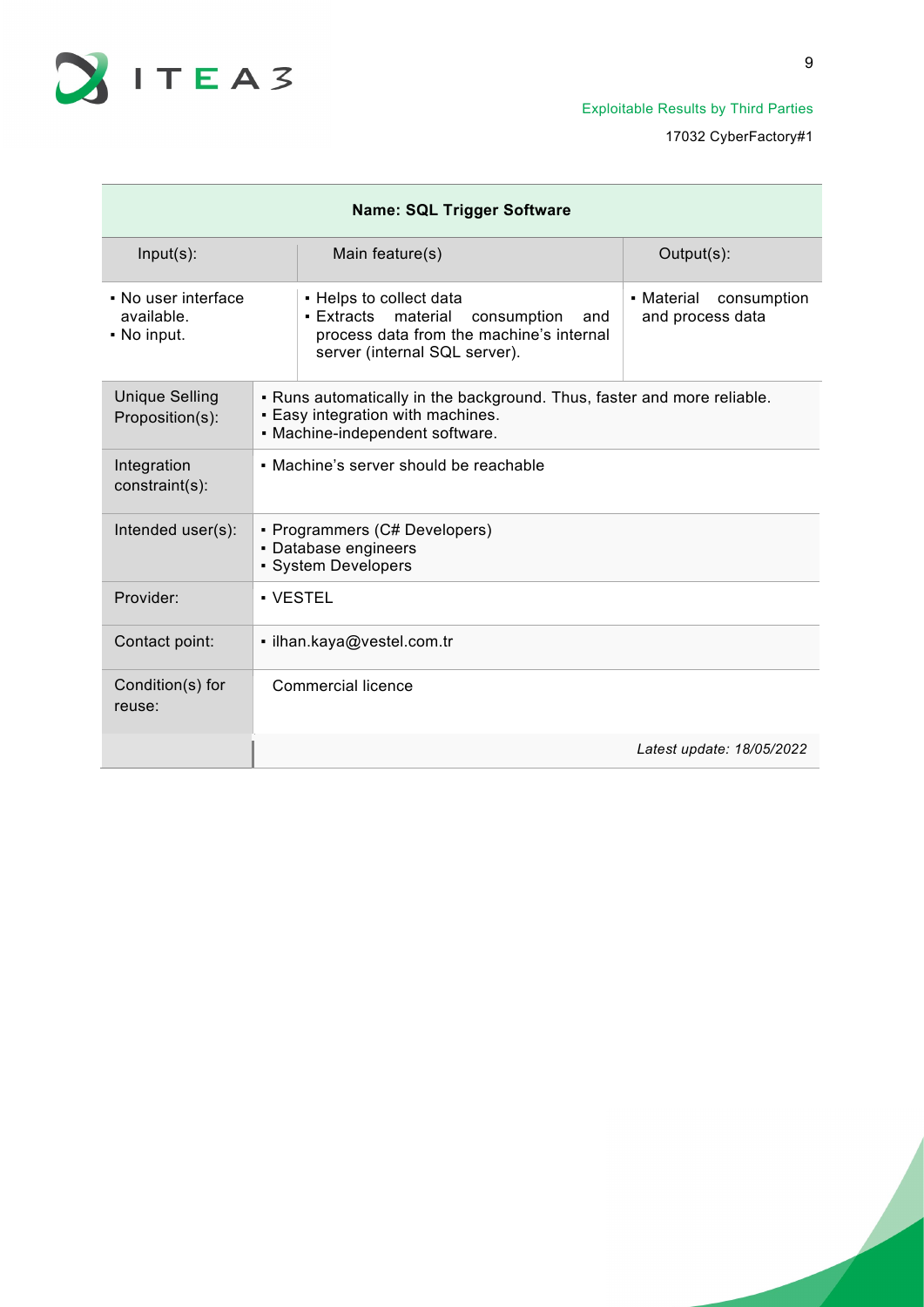

| Name: Windows Service Software               |                                                                                                                                           |                                                                                                                                 |                           |  |
|----------------------------------------------|-------------------------------------------------------------------------------------------------------------------------------------------|---------------------------------------------------------------------------------------------------------------------------------|---------------------------|--|
| $Input(s)$ :                                 |                                                                                                                                           | Main feature(s)                                                                                                                 | Output(s):                |  |
| No user interface<br>available.<br>No input. |                                                                                                                                           | • Helps to collect data<br>. Extracts traceability data from the xml<br>files generated by SMD machine (internal<br>XML files). | • Traceability data       |  |
| <b>Unique Selling</b><br>Proposition(s):     | Runs automatically in the background. Thus, faster and more reliable.<br>Easy integration with machines.<br>Machine-independent software. |                                                                                                                                 |                           |  |
| Integration<br>constraint(s):                | • Machine's XML files should be reachable.                                                                                                |                                                                                                                                 |                           |  |
| Intended user(s):                            | • Programmers (C# Developers)<br>• Database engineers<br>· System Developers                                                              |                                                                                                                                 |                           |  |
| Provider:                                    | • VESTEL                                                                                                                                  |                                                                                                                                 |                           |  |
| Contact point:                               | · ilhan.kaya@vestel.com.tr                                                                                                                |                                                                                                                                 |                           |  |
| Condition(s) for<br>reuse:                   | Commercial licence                                                                                                                        |                                                                                                                                 |                           |  |
|                                              |                                                                                                                                           |                                                                                                                                 | Latest update: 18/05/2022 |  |

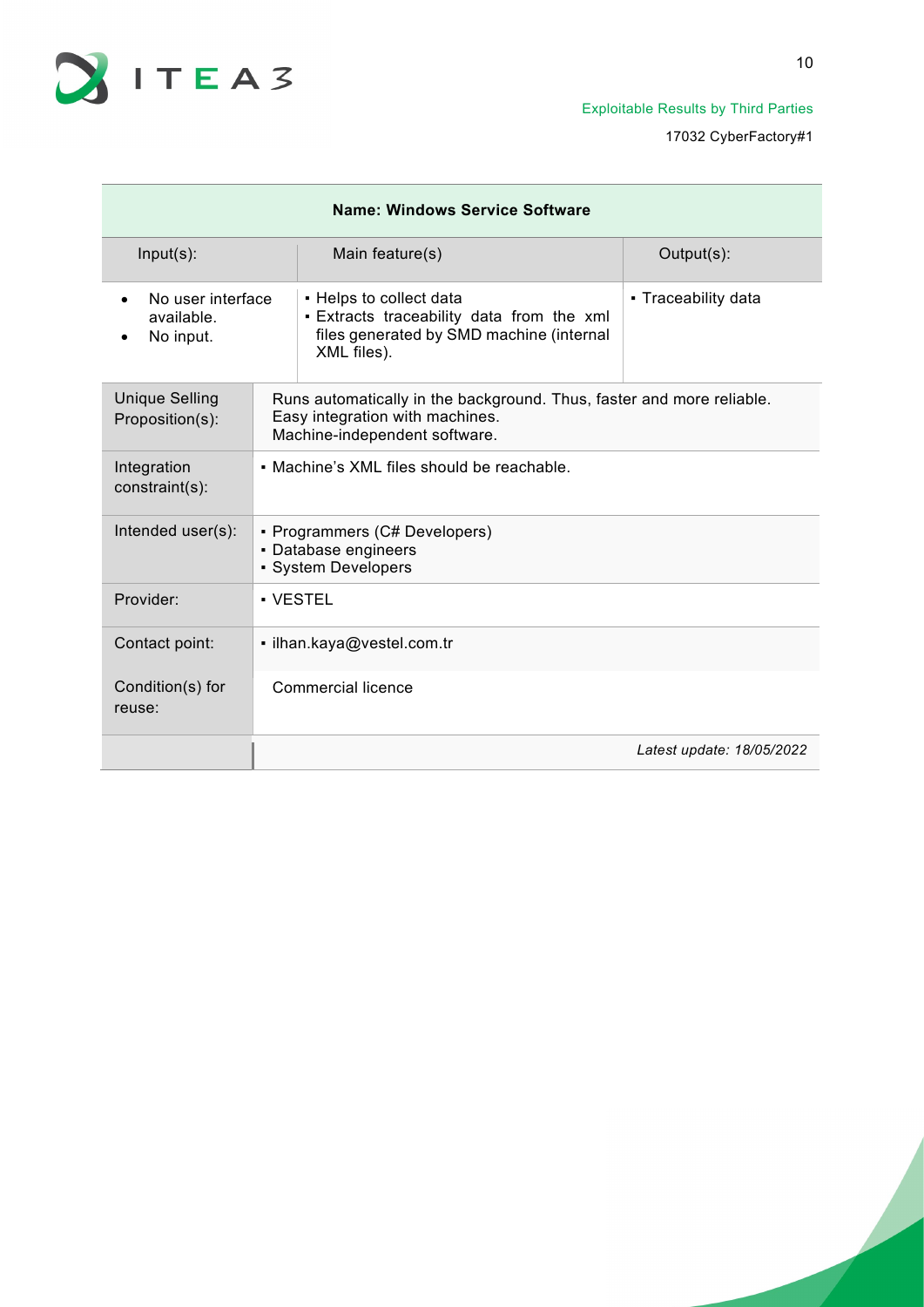

| Name: Manufacturing execution system (MES / MOM) platform for real time asset tracking<br>and traceability |                                                                                                                                                                                                                                                                                                                                                                                |                                                                                                                                                                                                                                                 |                                                                                                                                                                      |
|------------------------------------------------------------------------------------------------------------|--------------------------------------------------------------------------------------------------------------------------------------------------------------------------------------------------------------------------------------------------------------------------------------------------------------------------------------------------------------------------------|-------------------------------------------------------------------------------------------------------------------------------------------------------------------------------------------------------------------------------------------------|----------------------------------------------------------------------------------------------------------------------------------------------------------------------|
| $Input(s)$ :                                                                                               |                                                                                                                                                                                                                                                                                                                                                                                | Main feature(s)                                                                                                                                                                                                                                 | Output(s):                                                                                                                                                           |
| • Material consumption<br>data<br>• Traceability data                                                      |                                                                                                                                                                                                                                                                                                                                                                                | • Dashboards using data collected from the<br>shop floor.<br>· Integrates data with other enterprise<br>platforms such as ERP, Warehouse<br>management system (WMS), AGV.<br>• Assists for optimization<br>• Decision making and visualization. | • Asset tracking<br>dashboards -<br>visualizing traceability<br>and material<br>consumption data.<br>• Optimizing the<br>AGV<br>traffic<br>inside<br>the<br>factory. |
| <b>Unique Selling</b><br>Proposition(s):                                                                   | Cost reduction and efficiency increases in consumer electronics<br>$\blacksquare$<br>production plants<br>Easier material logistics management in consumer electronics<br>$\blacksquare$<br>production plants<br>Providing transparency in production<br>٠<br>Reducing of the number of inventory counting (endless rechecking)<br>Providing production and process resilience |                                                                                                                                                                                                                                                 |                                                                                                                                                                      |
| Integration<br>constraint(s):                                                                              |                                                                                                                                                                                                                                                                                                                                                                                |                                                                                                                                                                                                                                                 |                                                                                                                                                                      |
| Intended user(s):                                                                                          | Consumer electronics manufacturers<br>$\blacksquare$<br><b>Application Developers</b><br>٠<br><b>Product Manager</b><br>$\blacksquare$<br><b>System Developers</b><br>٠<br>Performance evaluation expert<br>$\blacksquare$                                                                                                                                                     |                                                                                                                                                                                                                                                 |                                                                                                                                                                      |
| Provider:                                                                                                  | · VESTEL                                                                                                                                                                                                                                                                                                                                                                       |                                                                                                                                                                                                                                                 |                                                                                                                                                                      |
| Contact point:                                                                                             | · ilhan.kaya@vestel.com.tr                                                                                                                                                                                                                                                                                                                                                     |                                                                                                                                                                                                                                                 |                                                                                                                                                                      |
| Condition(s) for<br>reuse:                                                                                 | • Commercial licence                                                                                                                                                                                                                                                                                                                                                           |                                                                                                                                                                                                                                                 |                                                                                                                                                                      |
|                                                                                                            |                                                                                                                                                                                                                                                                                                                                                                                |                                                                                                                                                                                                                                                 | Latest update: 18/05/2022                                                                                                                                            |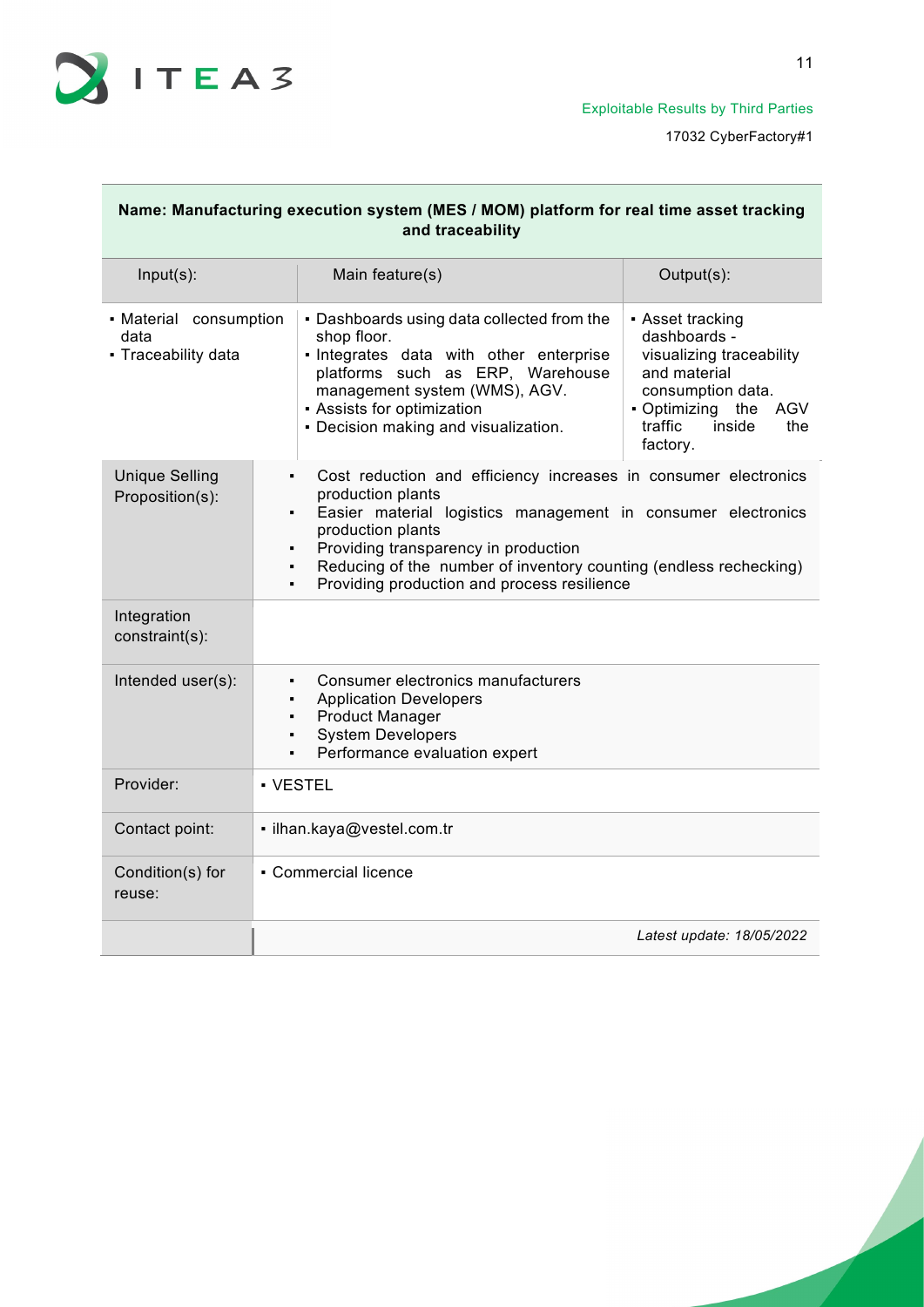

| Name: PDM tool integrated with MOM for plastics Injection Machines |  |                                                                                                                                                                                                                         |                           |
|--------------------------------------------------------------------|--|-------------------------------------------------------------------------------------------------------------------------------------------------------------------------------------------------------------------------|---------------------------|
| $Input(s)$ :                                                       |  | Main feature(s)                                                                                                                                                                                                         | Output(s):                |
| • Machine's sensor<br>parameter                                    |  | • Visualizes sensor data on dashboards.<br>• Estimated breakdown<br>dates of machines<br>• Predicts machine failures with machine<br>learning model in real time<br>• Notifications for possible upcoming<br>breakdowns |                           |
| <b>Unique Selling</b><br>Proposition(s):                           |  | • Cost reduction for maintenance and efficiency increase in production<br>• Limit Unplanned Downtime<br>• Optimize Equipment Lifetime<br>• Increase Employee Productivity<br>• Help Increase Revenue                    |                           |
| Integration<br>constraint(s):                                      |  |                                                                                                                                                                                                                         |                           |
| Intended user(s):                                                  |  | • Manufacturers who depend upon plastics for certain components<br>• System Developers<br>• Application Developers<br>• Al Experts<br>- Performance evaluation expert                                                   |                           |
| Provider:                                                          |  | • VESTEL                                                                                                                                                                                                                |                           |
| Contact point:                                                     |  | · ilhan.kaya@vestel.com.tr                                                                                                                                                                                              |                           |
| Condition(s) for<br>reuse:                                         |  | • Commercial licence                                                                                                                                                                                                    |                           |
|                                                                    |  |                                                                                                                                                                                                                         | Latest update: 18/05/2022 |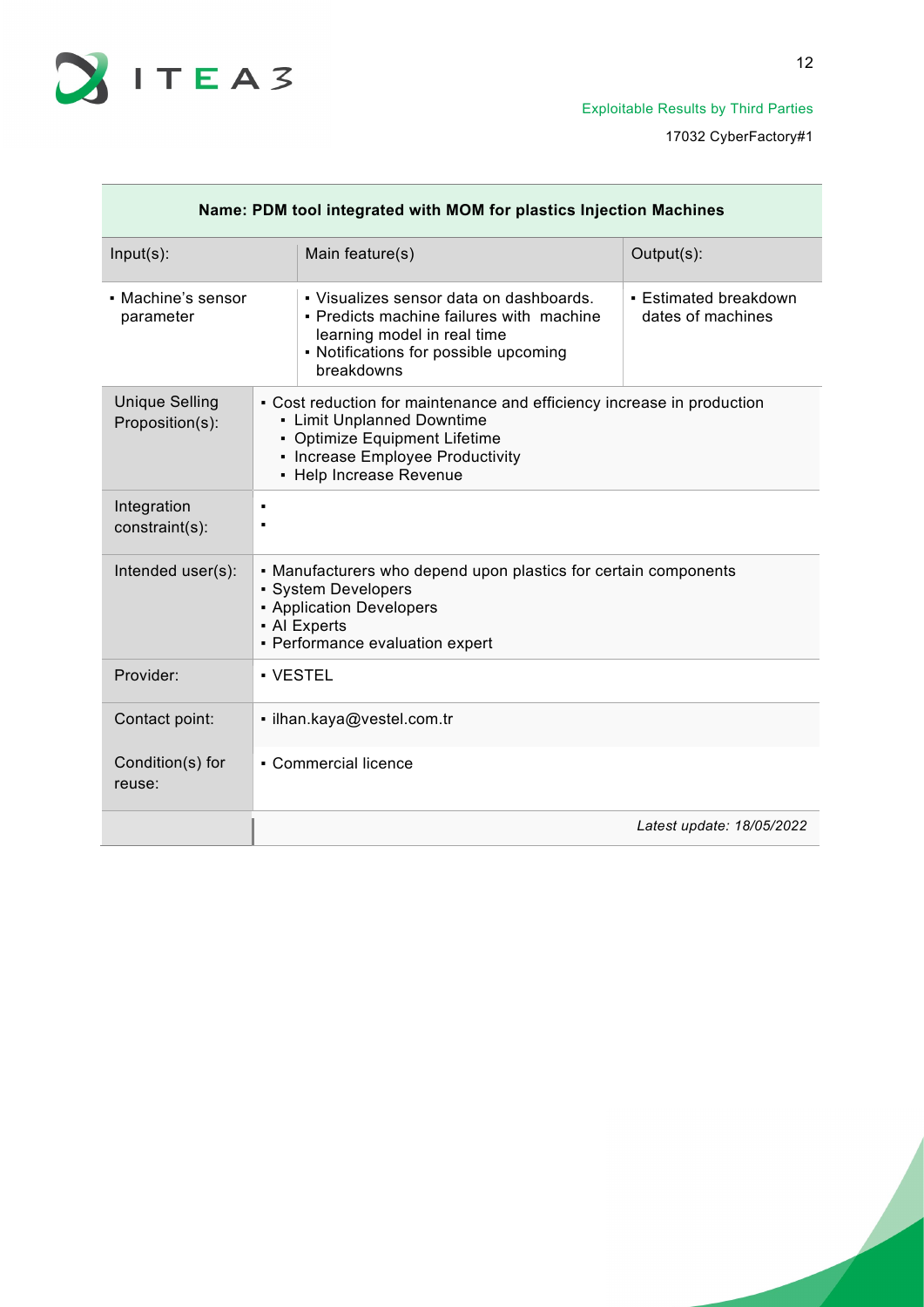

| Name: L1-Wireless Intrusion Detection System |                                                                                                                                                                                                                                                                     |                                                                            |  |  |
|----------------------------------------------|---------------------------------------------------------------------------------------------------------------------------------------------------------------------------------------------------------------------------------------------------------------------|----------------------------------------------------------------------------|--|--|
| $Input(s)$ :                                 | Main feature(s)                                                                                                                                                                                                                                                     | Output(s):                                                                 |  |  |
| Raw wireless<br>spectrum data                | Can detect impersonation attacks<br>٠<br>that can be initiated in physical layer<br>$(L1)$ .<br>Can differentiate devices from their<br>×,<br>wireless transmission                                                                                                 | Wireless fingerprints<br>٠<br><b>L1 Intrusion Detection</b><br>٠<br>Alarms |  |  |
| <b>Unique Selling</b><br>Proposition(s):     | Increases the wireless security in manufacturing sites by avoiding<br>impersonation attacks. Even the wireless communication credentials<br>are gained by the attackers, the unique wireless fingerprints can<br>identify the attacker from normal wireless device. |                                                                            |  |  |
| Integration<br>constraint(s):                | A wireless receiver is needed that can collect wireless information in<br>the air.<br>At least 4-5 hours of data should be collected before making accurate<br>predictions.                                                                                         |                                                                            |  |  |
| Intended<br>$user(s)$ :                      | Secure manufacturing areas.                                                                                                                                                                                                                                         |                                                                            |  |  |
| Provider:                                    | <b>GOHM Electronics</b>                                                                                                                                                                                                                                             |                                                                            |  |  |
| Contact point:                               | ca@gohm.com.tr                                                                                                                                                                                                                                                      |                                                                            |  |  |
| Condition(s) for<br>reuse:                   | Licensing                                                                                                                                                                                                                                                           |                                                                            |  |  |
|                                              | Latest update: 18/05/2022                                                                                                                                                                                                                                           |                                                                            |  |  |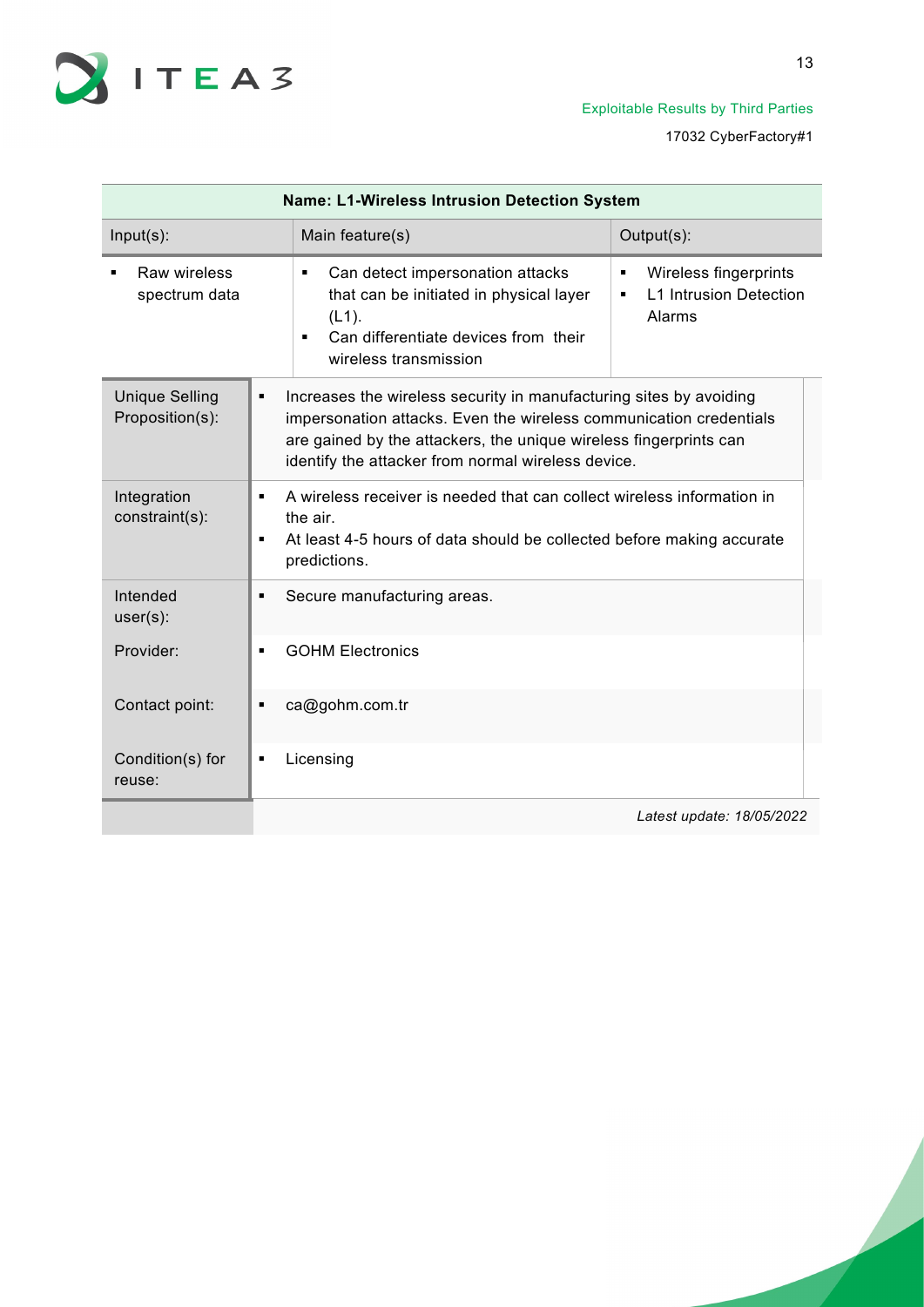

| Name: SmartUX                            |                                                                                                                                                                                                                                           |                                                                                                          |  |
|------------------------------------------|-------------------------------------------------------------------------------------------------------------------------------------------------------------------------------------------------------------------------------------------|----------------------------------------------------------------------------------------------------------|--|
| $Input(s)$ :                             | Main feature(s)                                                                                                                                                                                                                           | Output(s):                                                                                               |  |
| HMI usage                                | Seamlessly gather web application<br>٠<br>usability metrics<br>Automatic and non-intrusive Human-<br>$\blacksquare$<br>machine data collection                                                                                            | Gathered HMI usage<br>٠<br>data<br>Web Interface for<br>$\blacksquare$<br>data analysis and<br>forensics |  |
| <b>Unique Selling</b><br>Proposition(s): | Virtually compatible with any web application<br>٠<br>Provides a unique set of usability metrics and data exploration features<br>٠<br>Allows profiling of users and forensics for any web software<br>٠<br>Non-intrusive data collection |                                                                                                          |  |
| Integration<br>constraint(s):            | Needs a Javascript-enabled environment<br>٠                                                                                                                                                                                               |                                                                                                          |  |
| Intended user(s):                        | Companies wanting to understand how users use their apps<br>٠<br>Companies wanting to capture user emotions<br>▪<br>Companies wanting to improve the usability of their software                                                          |                                                                                                          |  |
| Provider:                                | Sistrade, Software Consulting S.A.<br>٠                                                                                                                                                                                                   |                                                                                                          |  |
| Contact point:                           | diogo.santos@sistrade.com<br>$\blacksquare$                                                                                                                                                                                               |                                                                                                          |  |
| Condition(s) for<br>reuse:               | Not for reuse without express Sistrade consent – conditions to be<br>٠<br>negotiated                                                                                                                                                      |                                                                                                          |  |
|                                          |                                                                                                                                                                                                                                           | Latest update: 18/05/2022                                                                                |  |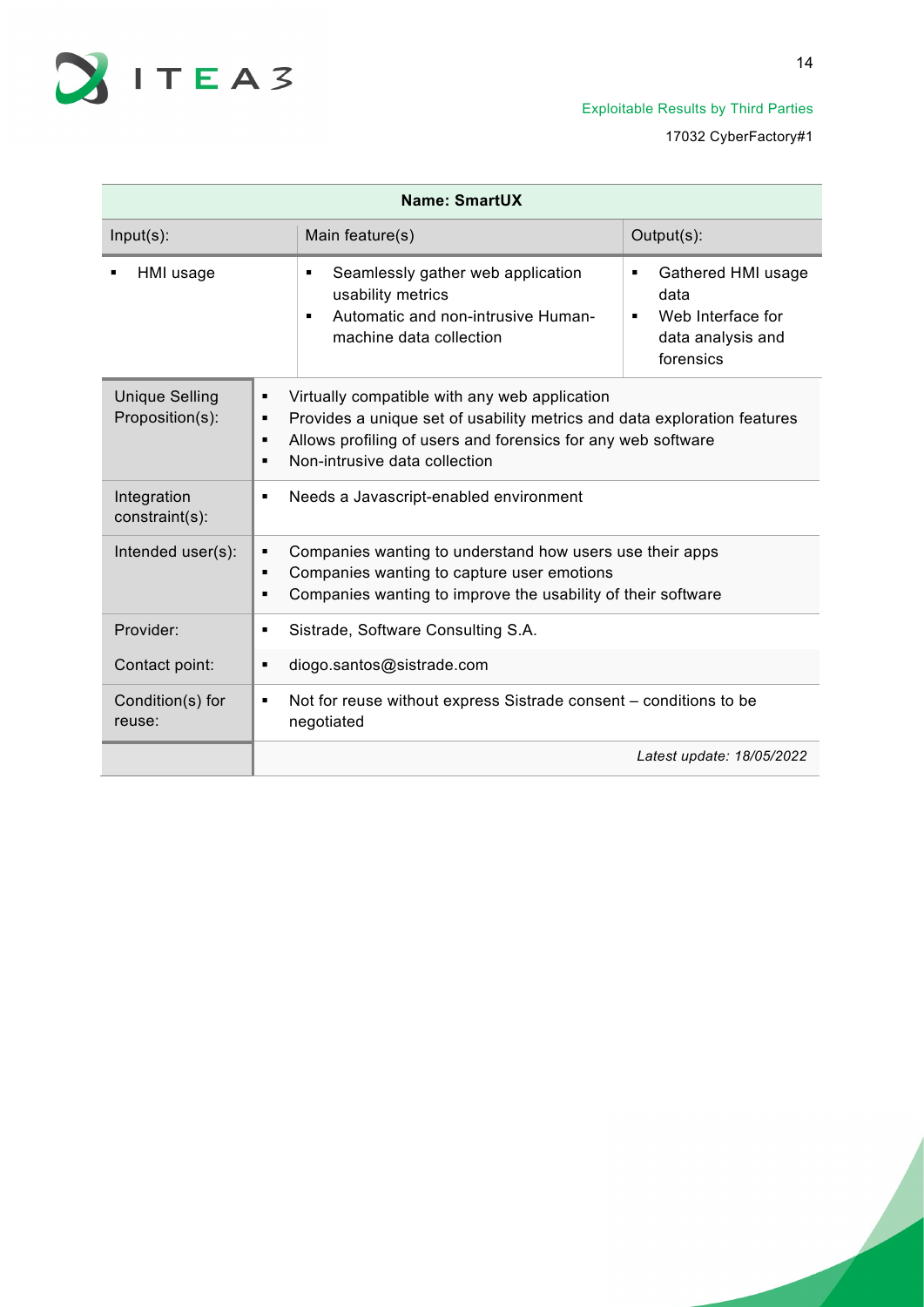

| Name: Intelligent Role Management System (IRMS) |                                                                                       |                                                                                                                                                                                                                                    |                                                                                                                         |  |
|-------------------------------------------------|---------------------------------------------------------------------------------------|------------------------------------------------------------------------------------------------------------------------------------------------------------------------------------------------------------------------------------|-------------------------------------------------------------------------------------------------------------------------|--|
| $Input(s)$ :                                    |                                                                                       | Main feature(s)                                                                                                                                                                                                                    | Output(s):                                                                                                              |  |
| Existent<br>permissions<br>structure data       |                                                                                       | Interoperable IAM system<br>٠<br>Layer of "easiness and intelligence" to<br>٠<br>permissions and role based to virtually<br>any software that uses RBAC<br>Compliance towards ISO 27001<br>٠<br>standard                           | Security-compliance<br>٠<br>scoring system<br>Web application to<br>٠<br>dynamically manage<br>roles and<br>permissions |  |
| <b>Unique Selling</b><br>Proposition(s):        | п<br>п                                                                                | Virtually compatible with any any software that uses RBAC strategy<br>Provides a scoring system in order to assess the system's role mapping<br>best practices<br>Automatic permissions conflict detection for improved management |                                                                                                                         |  |
| Integration<br>constraint(s):                   | Has a layer of communication with an ERP/MES system                                   |                                                                                                                                                                                                                                    |                                                                                                                         |  |
| Intended user(s):                               | Companies that want to better perform and manage the system's<br>٠<br>access policies |                                                                                                                                                                                                                                    |                                                                                                                         |  |
| Provider:                                       | Sistrade, Software Consulting S.A.<br>٠                                               |                                                                                                                                                                                                                                    |                                                                                                                         |  |
| Contact point:                                  | diogo.santos@sistrade.com<br>٠                                                        |                                                                                                                                                                                                                                    |                                                                                                                         |  |
| Condition(s) for<br>reuse:                      | ٠                                                                                     | Not for reuse without express Sistrade consent – conditions to be<br>negotiated                                                                                                                                                    |                                                                                                                         |  |
|                                                 |                                                                                       |                                                                                                                                                                                                                                    | Latest update: 18/05/2022                                                                                               |  |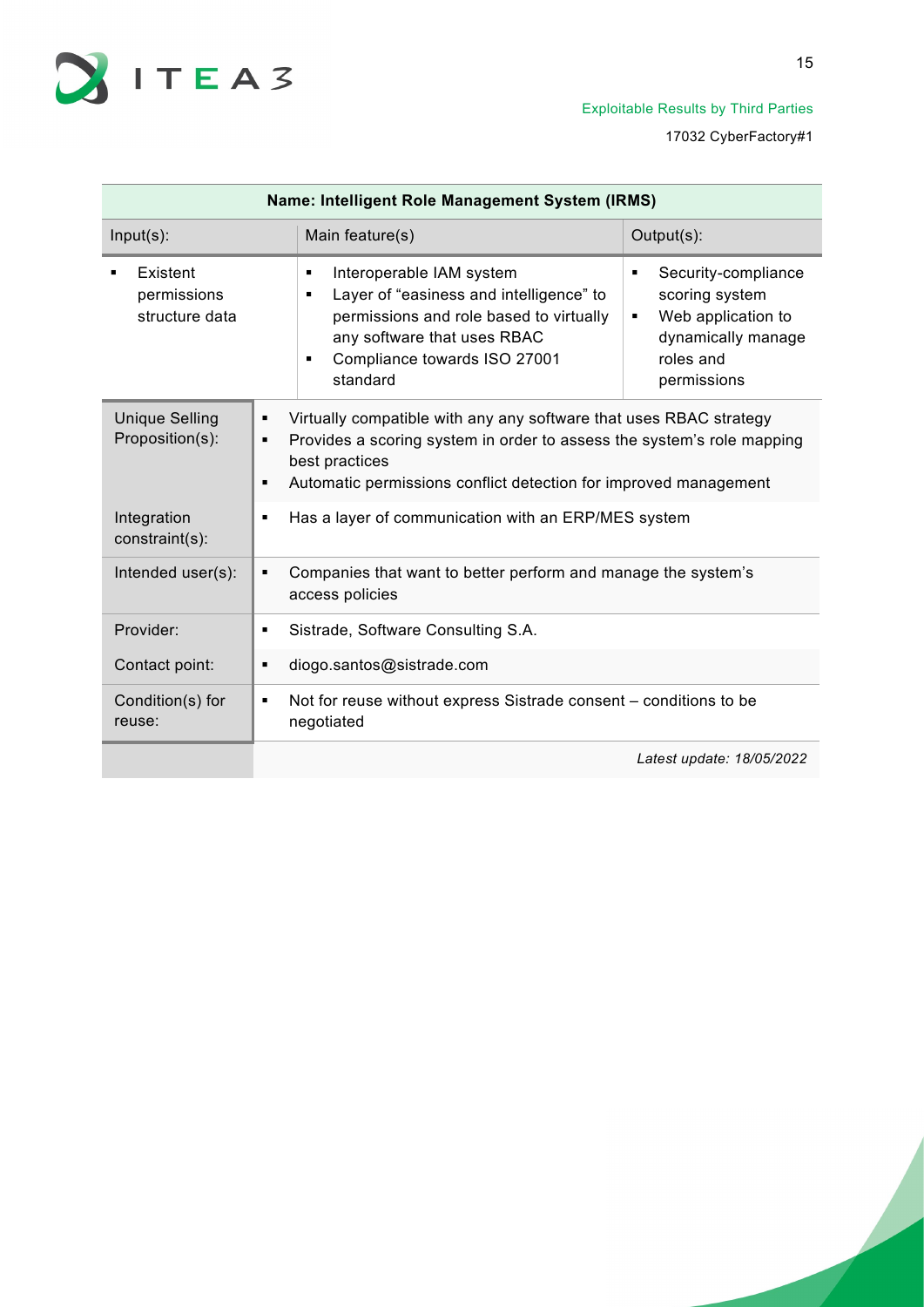

| <b>Name: Virtual Assistant Agent (VAA)</b> |                                                                                                                                                                                                     |                                                                                                                                                    |  |  |
|--------------------------------------------|-----------------------------------------------------------------------------------------------------------------------------------------------------------------------------------------------------|----------------------------------------------------------------------------------------------------------------------------------------------------|--|--|
| $Input(s)$ :                               | Main feature(s)                                                                                                                                                                                     | Output(s):                                                                                                                                         |  |  |
| Events generated<br>by external sources    | Central hub for awareness<br>$\blacksquare$<br>enhancement at the manufacturing<br>environment<br>Automation of the deployment of<br>$\blacksquare$<br>contention measures and attack<br>mitigation | Email notification<br>٠<br><b>SMS</b> notification<br>Ξ<br>Equipment control                                                                       |  |  |
| <b>Unique Selling</b><br>Proposition(s):   | ٠<br>possibilities<br>٠<br><b>HTTP</b> interface                                                                                                                                                    | Central hub for the manufacturing environment with flexible configuration<br>Can trigger any action in the shopfloor, as long as the object has an |  |  |
| Integration<br>constraint(s):              | Both external sources and action objects have a compatible API<br>connection through HTTP(s) protocols<br>JSON-compliant event exchange                                                             |                                                                                                                                                    |  |  |
| Intended user(s):                          | Companies that want to automate the deployment of contention<br>٠<br>measures and notifications                                                                                                     |                                                                                                                                                    |  |  |
| Provider:                                  | Sistrade, Software Consulting S.A.<br>×,                                                                                                                                                            |                                                                                                                                                    |  |  |
| Contact point:                             | diogo.santos@sistrade.com<br>٠                                                                                                                                                                      |                                                                                                                                                    |  |  |
| Condition(s) for<br>reuse:                 | Not for reuse without express Sistrade consent – conditions to be<br>٠<br>negotiated                                                                                                                |                                                                                                                                                    |  |  |
|                                            |                                                                                                                                                                                                     | Latest update: 18/05/2022                                                                                                                          |  |  |